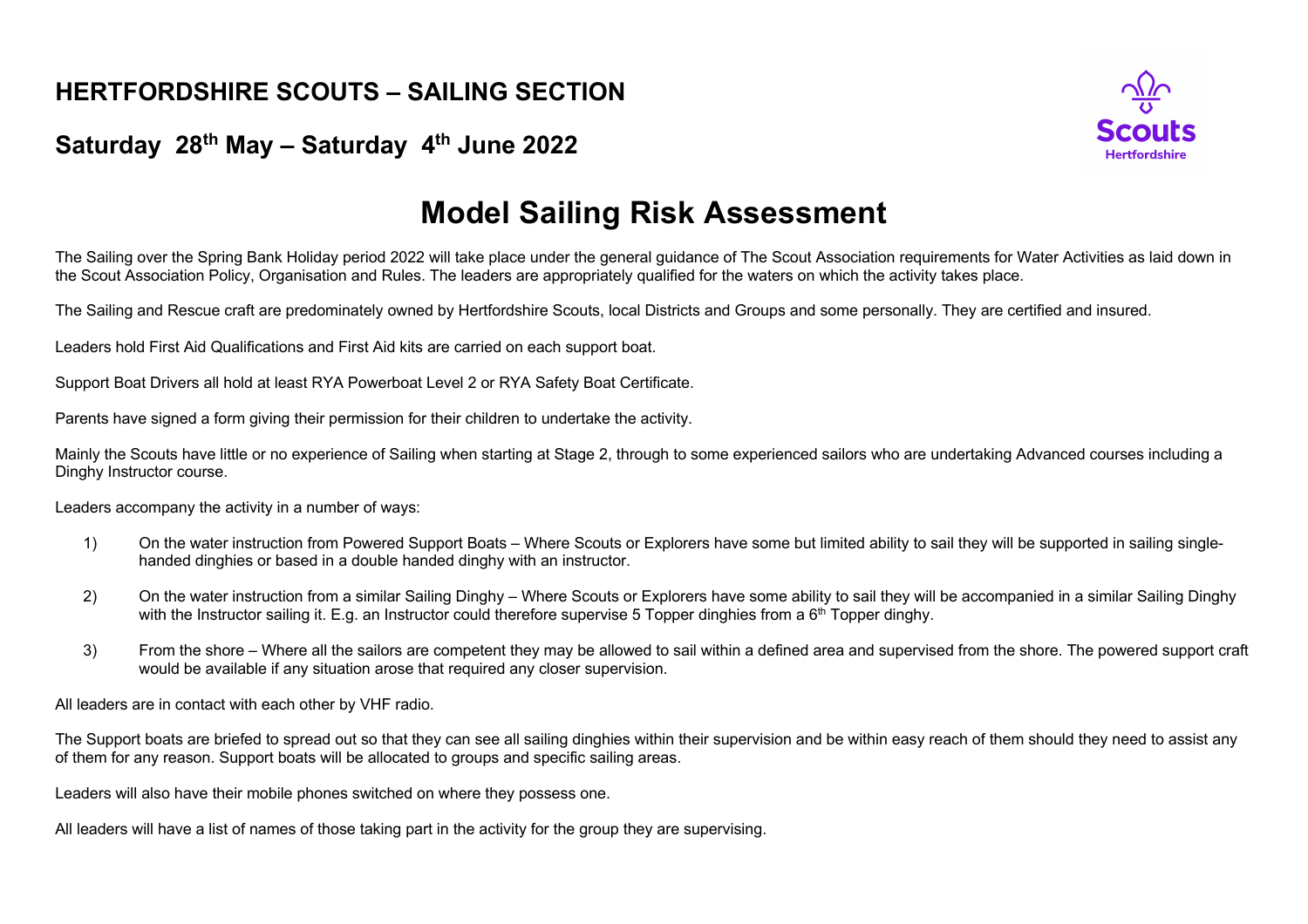| <b>Risk Assessment for Sailing - 2022</b>              |                        |                   |                                                            |                   |                                   |                                                                                         |  |  |
|--------------------------------------------------------|------------------------|-------------------|------------------------------------------------------------|-------------------|-----------------------------------|-----------------------------------------------------------------------------------------|--|--|
| Location: On the water activities                      |                        |                   |                                                            |                   |                                   |                                                                                         |  |  |
| <b>HAZARD</b>                                          | <b>Who is at Risk</b>  |                   | <b>Possible Result</b>                                     | <b>Assessment</b> |                                   | <b>Mitigation</b>                                                                       |  |  |
| Capsize and falling out of<br>the boat into the water. | <b>Sailing Leaders</b> | [X]               | Possible bruising,<br>breaks, sprains,<br>unconsciousness, | High              | $\begin{bmatrix} \end{bmatrix}$   | Correct Instructor/Participant ratios.                                                  |  |  |
|                                                        | <b>Other Leaders</b>   | [X]               | hypothermia and<br>drowning.                               | Low               | $\begin{bmatrix} 1 \end{bmatrix}$ | Sufficient rescue cover. All rescue boat<br>drivers to be trained to RYA standards.     |  |  |
|                                                        | <b>Scouts</b>          | [X]               |                                                            | Medium            | [X]                               | Sessions planned and Instructors and<br>participants briefed on expectations.           |  |  |
|                                                        | Other (public)         | $\lceil$ $\rceil$ |                                                            |                   |                                   |                                                                                         |  |  |
| Entrapment by harness or                               |                        |                   | Drowning/near                                              | High              | $\begin{bmatrix} \end{bmatrix}$   | All Instructors and students to wear<br>approved buoyancy aids and correct              |  |  |
| other gear                                             |                        |                   | drowning                                                   | Medium            | $\begin{bmatrix} \end{bmatrix}$   | clothing for the conditions.<br>All instructors and rescue boat drivers to be           |  |  |
|                                                        |                        |                   |                                                            | Low               | [X]                               | practised in current RYA procedures for<br>dealing with entrapment.                     |  |  |
| Driver being separated from<br>Power boat              | <b>Sailing Leaders</b> | [X]               | Being hit by<br>unattended power                           | High              | $\lceil$ $\rceil$                 | All Drivers of Powerboats to wear Kill<br>Cords in a proper manner                      |  |  |
|                                                        | <b>Other Leaders</b>   | [X]               | boat                                                       | Low               | $\left[ \ \right]$                |                                                                                         |  |  |
|                                                        | <b>Scouts</b>          | [X]               |                                                            | Medium            | [X]                               |                                                                                         |  |  |
|                                                        | Other (public)         | $\left[\right]$   |                                                            |                   |                                   |                                                                                         |  |  |
|                                                        |                        |                   |                                                            |                   |                                   |                                                                                         |  |  |
| <b>HAZARD</b>                                          | Who is at Risk         |                   | <b>Possible Result</b>                                     |                   | <b>Assessment</b>                 | <b>Mitigation</b>                                                                       |  |  |
| Other water craft on the<br>water.                     | <b>Sailing Leader</b>  | [X]               | <b>Accidents leading</b><br>to any of the                  | High              | $\begin{bmatrix} 1 \end{bmatrix}$ | Keep a look out for other craft. Good crew<br>communication. Instructor in charge to be |  |  |
|                                                        | <b>Other Leaders</b>   | [X]               | above.                                                     | Low               | [X]                               | aware of other water users and to adapt                                                 |  |  |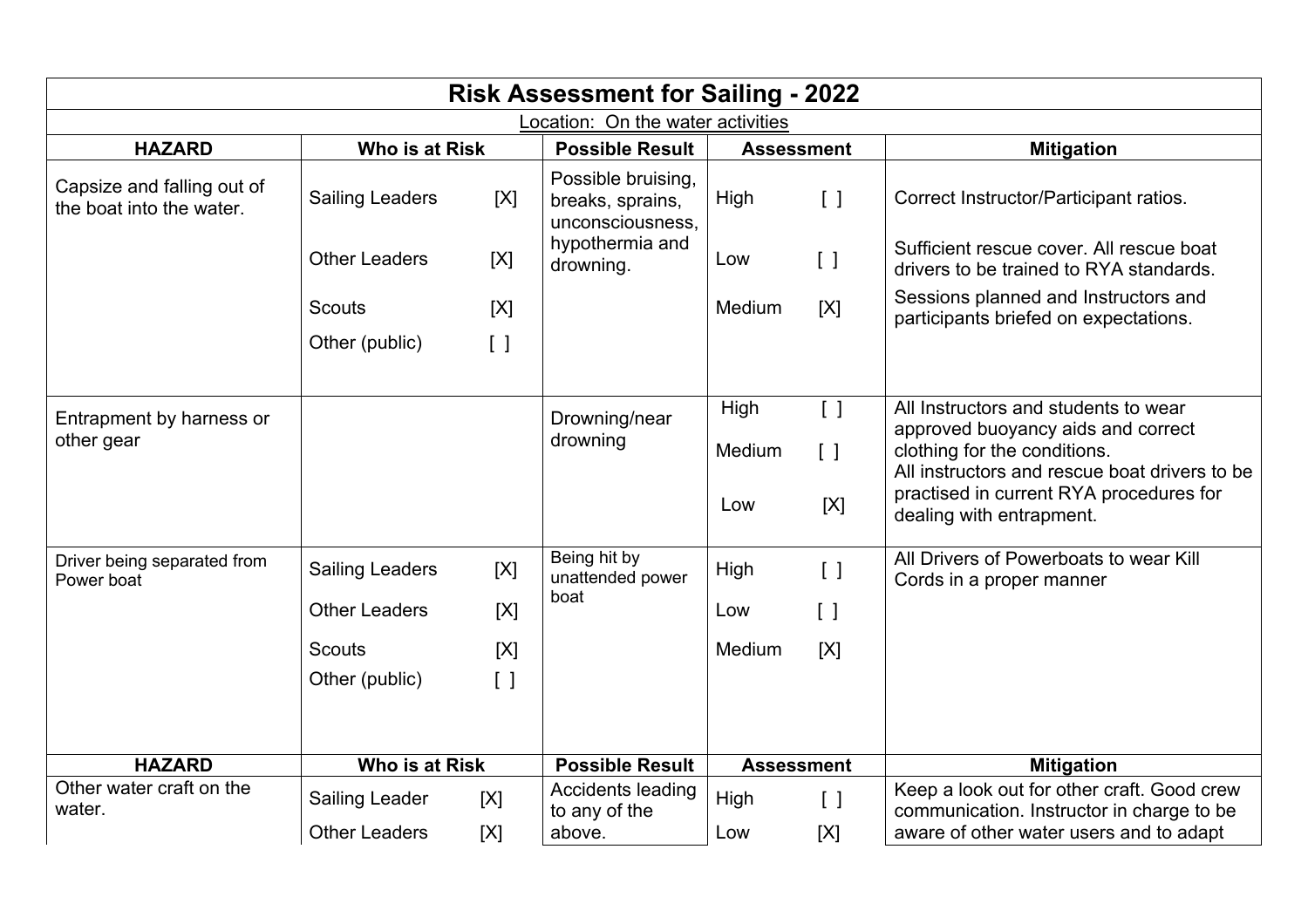|                                                     | <b>Scouts</b>                                           | [X]                                         |                                                                | Medium            | $\left[\begin{array}{c}1\end{array}\right]$                                    | sailing areas/activities to suit conditions.                                                                                                                                                                                                                                                |
|-----------------------------------------------------|---------------------------------------------------------|---------------------------------------------|----------------------------------------------------------------|-------------------|--------------------------------------------------------------------------------|---------------------------------------------------------------------------------------------------------------------------------------------------------------------------------------------------------------------------------------------------------------------------------------------|
|                                                     | Other (public)                                          | [X]                                         |                                                                |                   |                                                                                |                                                                                                                                                                                                                                                                                             |
| Effects of the weather.                             | <b>Sailing Leaders</b>                                  | [X]                                         | Hypothermia, sun<br>burn, sun stroke.                          | High              | $\lceil$ $\rceil$                                                              | Ensure that instructors are aware of the<br>weather forecast and ensure that safety<br>comes first.                                                                                                                                                                                         |
|                                                     | <b>Other Leaders</b>                                    | [X]                                         |                                                                | Low               | $\left[ \quad \right]$                                                         | Ensure that participants are aware of the<br>dangers of the elements. (Part of briefing).                                                                                                                                                                                                   |
|                                                     | <b>Scouts</b>                                           | [X]                                         | Accidents caused<br>by extreme<br>weather, leading             | Medium            | [X]                                                                            | Ensure that the people participating are<br>wearing proper clothing for the conditions.                                                                                                                                                                                                     |
|                                                     | Other (public)                                          | $\left[\begin{array}{c}1\end{array}\right]$ | to capsize, injury,<br>or death.                               |                   |                                                                                | Come off the water if weather becomes too<br>dangerous to operate.                                                                                                                                                                                                                          |
| Sea Conditions.                                     | <b>Sailing Leaders</b>                                  | [X]                                         | Tipped into water,<br>bruises,<br>hypothermia and              | High              | $\lceil$ $\rceil$                                                              | Ensure that instructors are aware of the<br>weather forecast and ensure that safety<br>comes first.                                                                                                                                                                                         |
|                                                     | <b>Other Leaders</b>                                    | [X]                                         | death in extreme<br>cases.                                     | Low               | [X]                                                                            | All persons wear personal buoyancy.                                                                                                                                                                                                                                                         |
|                                                     | <b>Scouts</b>                                           | [X]                                         |                                                                | Medium            | $\lceil$ $\rceil$                                                              | Come off the water if conditions become<br>too dangerous to operate.                                                                                                                                                                                                                        |
|                                                     | Other (public)                                          | $\lceil$ $\rceil$                           |                                                                |                   |                                                                                |                                                                                                                                                                                                                                                                                             |
| Engine break down.                                  | <b>Sailing Leaders</b>                                  | [X]                                         | Dangers from<br>wave state, lee<br>shores, other<br>craft.     | High<br>Medium    | $\begin{bmatrix} \end{bmatrix}$<br>$\left[\begin{array}{c}1\end{array}\right]$ | Have VHF radio with instructor to call for<br>assistance if cannot be fixed by instructor.<br>Pre-course checks to be undertaken to<br>ensure engines and equipment all in good<br>order before leaving shore.<br>Support Boats from other Groups provide<br>interim cover, Bosun informed. |
|                                                     | <b>Other Leaders</b><br><b>Scouts</b><br>Other (public) | [X]<br>[X]<br>[X]                           | Sailing dinghies<br>left with reduced<br>or no rescue<br>cover | Low               | [X]                                                                            | Ensure that boats are serviced regularly.                                                                                                                                                                                                                                                   |
| <b>HAZARD</b>                                       | Who is at Risk                                          |                                             | <b>Possible Result</b>                                         | <b>Assessment</b> |                                                                                | <b>Mitigation</b>                                                                                                                                                                                                                                                                           |
| Trapping fingers or other<br>limbs between boat and | <b>Sailing Leaders</b>                                  | [X]                                         | Broken fingers or<br>limbs.                                    | High              | $\lceil$ $\rceil$                                                              | Warn people of dangers of coming along<br>side. Instructors to make participants                                                                                                                                                                                                            |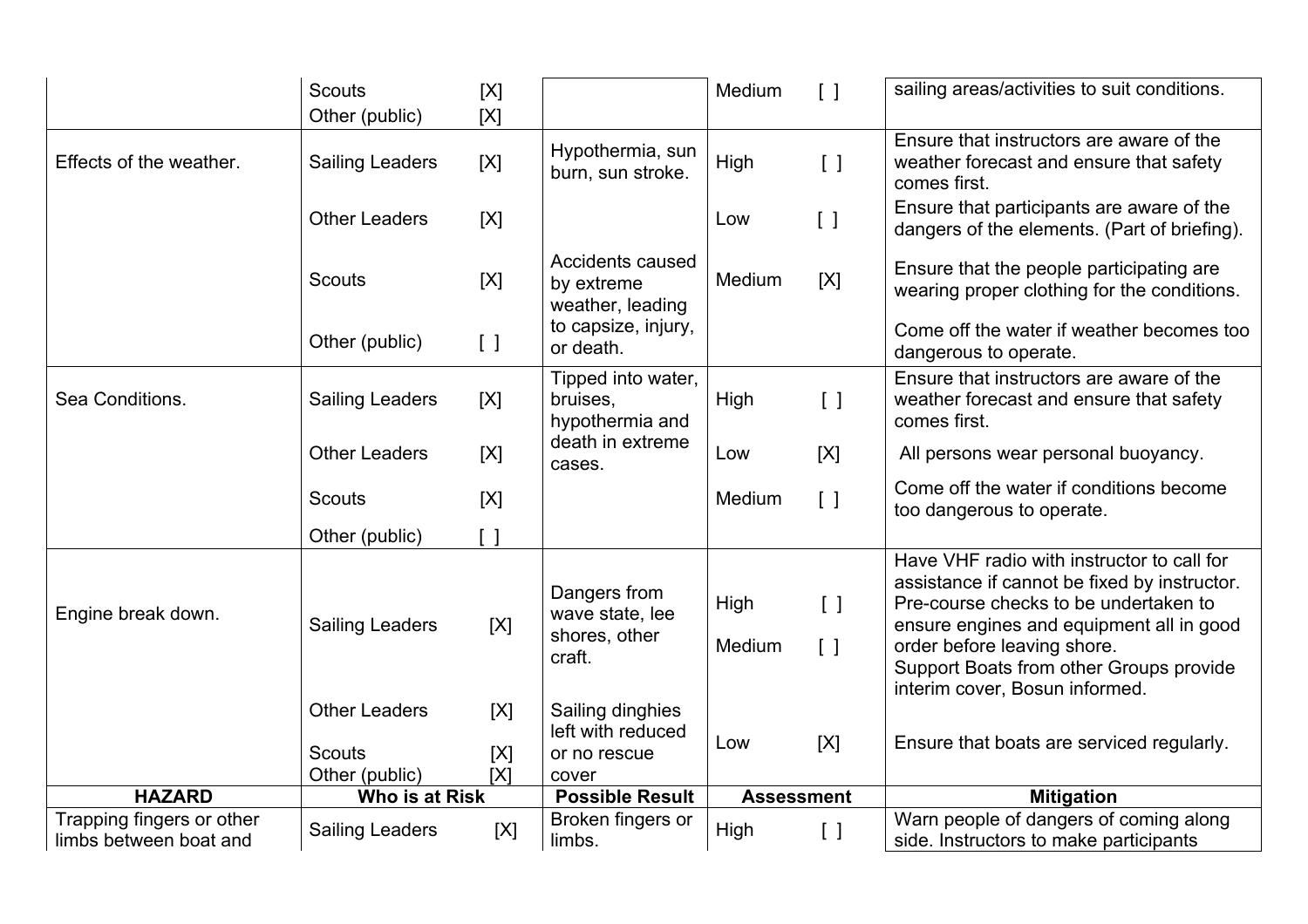| other boats or<br>pontoons/slipways. | <b>Other Leaders</b>                  | [X]                                         |                                      | Low                  | [X]                | aware.                                                                                                                                                                                                                                                                  |
|--------------------------------------|---------------------------------------|---------------------------------------------|--------------------------------------|----------------------|--------------------|-------------------------------------------------------------------------------------------------------------------------------------------------------------------------------------------------------------------------------------------------------------------------|
|                                      | <b>Scouts</b>                         | [X]                                         |                                      | Medium               | [ ]                |                                                                                                                                                                                                                                                                         |
|                                      | Other (public)                        |                                             |                                      |                      |                    |                                                                                                                                                                                                                                                                         |
| Head injuries, from boom             | <b>Sailing Leaders</b>                | [X]                                         | <b>Head Injuries</b>                 | High                 | [ ]                | Warn people of dangers from booms.                                                                                                                                                                                                                                      |
| while rigging or afloat.             | <b>Other Leaders</b>                  | [X]                                         |                                      | Low                  | [X]                | Instructors to make participants aware.                                                                                                                                                                                                                                 |
|                                      | <b>Scouts</b>                         | [X]                                         |                                      | <b>Medium</b>        | $\left[ \ \right]$ | If this occurs depending on severity<br>instructor must take action to ensure camp<br>leaders are aware of injury and / or refer to<br>hospital                                                                                                                         |
|                                      | Other (public)                        | $\left[ \quad \right]$                      |                                      |                      |                    |                                                                                                                                                                                                                                                                         |
| Participant panicking.               | <b>Sailing Leaders</b>                | $\left[\begin{array}{c}1\end{array}\right]$ | Could result in<br>any of the above. | High                 | $\lceil$ $\rceil$  | If this occurs then instructor to try and calm<br>person down. If needed instructor to take<br>over and show the person that boating can<br>be controlled and that they are in control. If<br>the person is still panicking then take them<br>ashore and reassure them. |
|                                      | <b>Other Leaders</b><br><b>Scouts</b> | $\left[ \ \ \right]$<br>[X]                 |                                      | Low<br><b>Medium</b> | [X]<br>[ ]         |                                                                                                                                                                                                                                                                         |
|                                      | Other (public)                        | $\left[ \ \right]$                          |                                      |                      |                    |                                                                                                                                                                                                                                                                         |

| <b>Hazard</b>           | Who is at Risk                                      | <b>Assessment</b> | <b>Control Measure</b>                                                                                                                                   | <b>Monitoring</b>                                                                                                  |
|-------------------------|-----------------------------------------------------|-------------------|----------------------------------------------------------------------------------------------------------------------------------------------------------|--------------------------------------------------------------------------------------------------------------------|
| <b>Risk of Drowning</b> | Scouts and others on the water                      | Low               | Appropriate Buoyancy Aids<br>provided - Instruction in case of<br>immersion and capsize                                                                  | Leaders alert to correct procedures and<br>instruction being carried out.                                          |
| <b>Risk of Drowning</b> | Scouts and others on the water<br>- non-swimmers    | Low               | In the case of non-swimmers<br>appropriate buoyancy aids will<br>be worn at all times and the<br>wearer should be confident in<br>the water if immersed. | Leaders alert to correct procedures and<br>instruction being carried out and aware of any<br>non-swimmer.          |
| Hazard                  | Who is at Risk                                      | <b>Assessment</b> | <b>Control Measure</b>                                                                                                                                   | <b>Monitoring</b>                                                                                                  |
| <b>Risk of Drowning</b> | Scouts not fully proficient in<br>Capsize procedure | Low               | Additional briefing if weather<br>conditions warrant                                                                                                     | Leaders monitor Scouts whilst rigging to<br>ensure participants understand what to do in<br>the event of a capsize |
| Blows to the Head       | Scouts                                              |                   | Consider the wearing of Head                                                                                                                             | Leaders alert to individuals prone to head                                                                         |